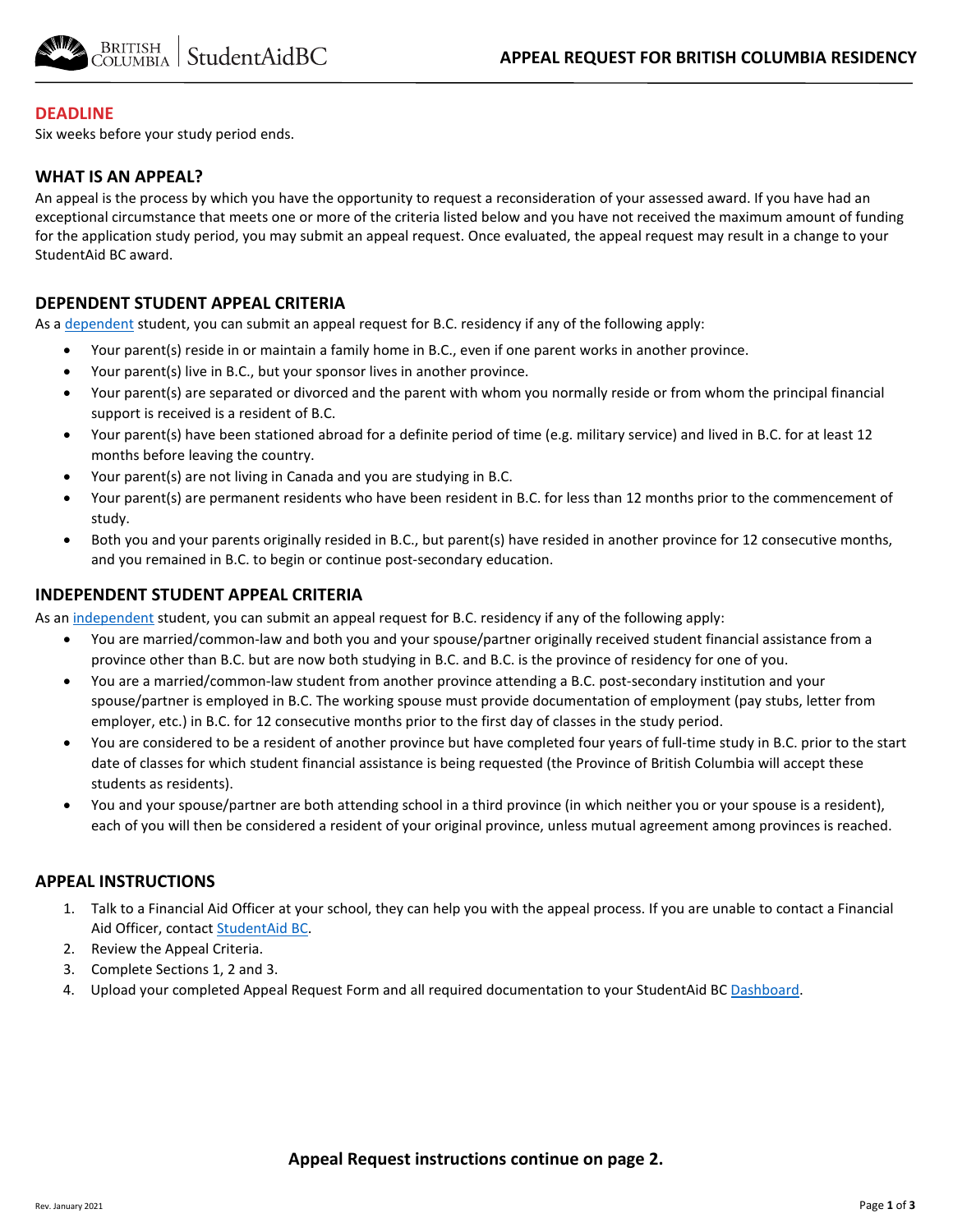



**Appeal Request Form starts on page 3.**